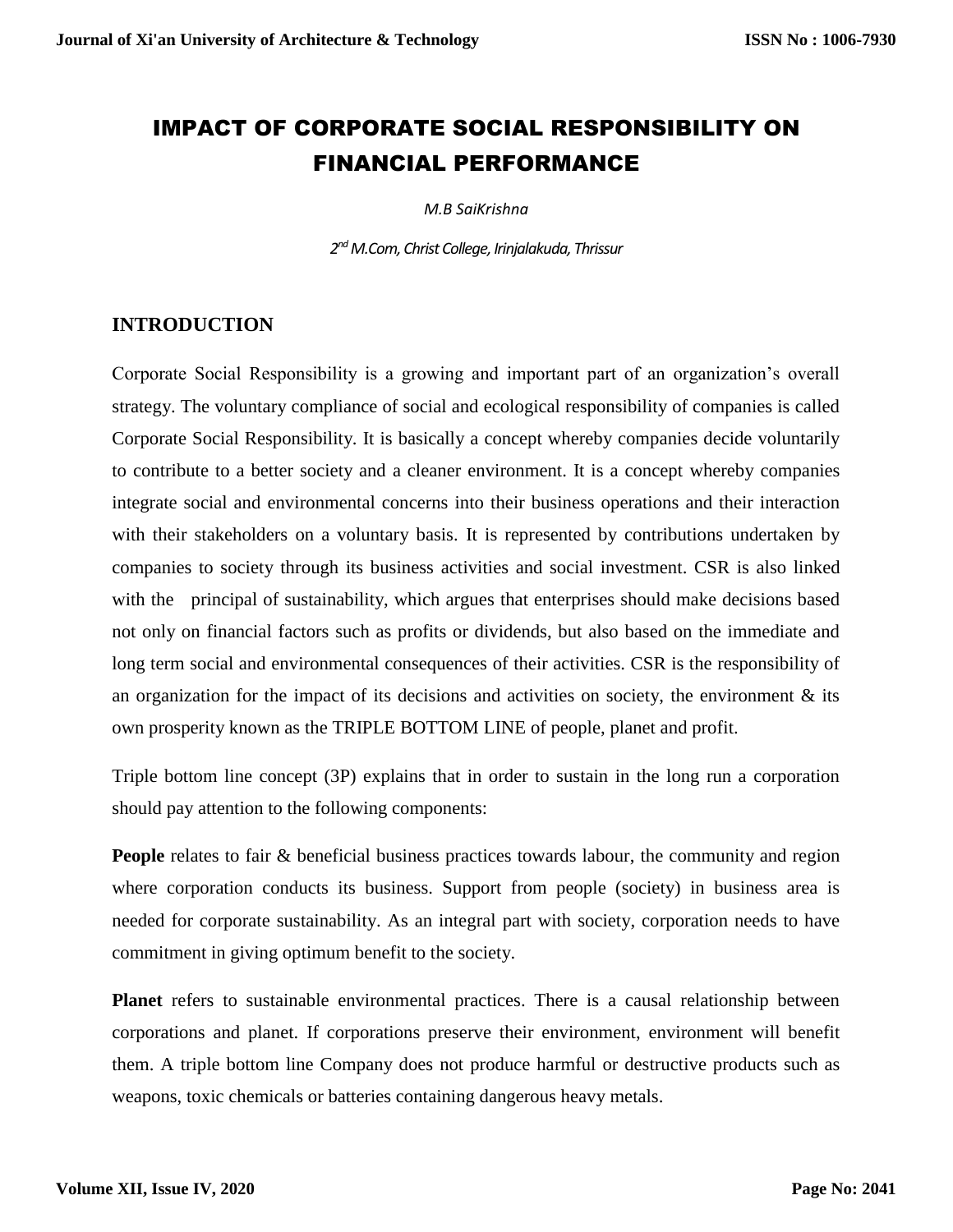**Profit** is the economic value created by the organization after deducting the cost of all inputs including the cost of the capital tied up. It is the most important thing and also main objective of every business. Profit can be increased by improving work management through process simplification, by reducing inefficient activities, save processing and service time and usage of material as efficient as possible.

Corporate social responsibility is a commitment to improve the well - being of a community. It is not charity but it is a core business strategy of an organization. It is a way which strikes a balance between economic, social and environmental imperatives.

# **Concept of CSR**

The concept of CSR is changing with the passage of time. In ancient times, companies used to contribute voluntarily by the name of donation or sponsorship. India is the first country in the world to make corporate social responsibility mandatory, following an amendment to companies act, 2013 in April 2014. Business can invest their profit in areas such as education, poverty, gender equality and hunger as part of any CSR compliance.

After 2013, the new companies Act 2013 made mandatory for companies having a turnover of Rs 1000cr or more or net worth more than Rs500cr or more or net profit of Rs 5cr or more should contribute 2% of their net profit towards CSR and suggest to form separate CSR committee and also to disclose CSR activities in official annual report of the company under the section 135 of schedule Vll of companies act 2013. Prior to that, the CSR clause was voluntary for companies, through it was mandatory to disclose their CSR spending to shareholders. Business must note that the expenses towards CSR are not eligible for deduction in the computation of taxable income. The government, however, is considering a re-evaluation of this provision, as well as other CSR provisions recently introduced under the companies (amendment) act, 2019

# **Statement of problem**

CSR has voluntary for all companies in India so the companies will mandatory to contribute a share of profit to CSR activities. It is a responsibility of companies towards public. The CSR activities will create a good impact for companies among its stake holders. It also affects the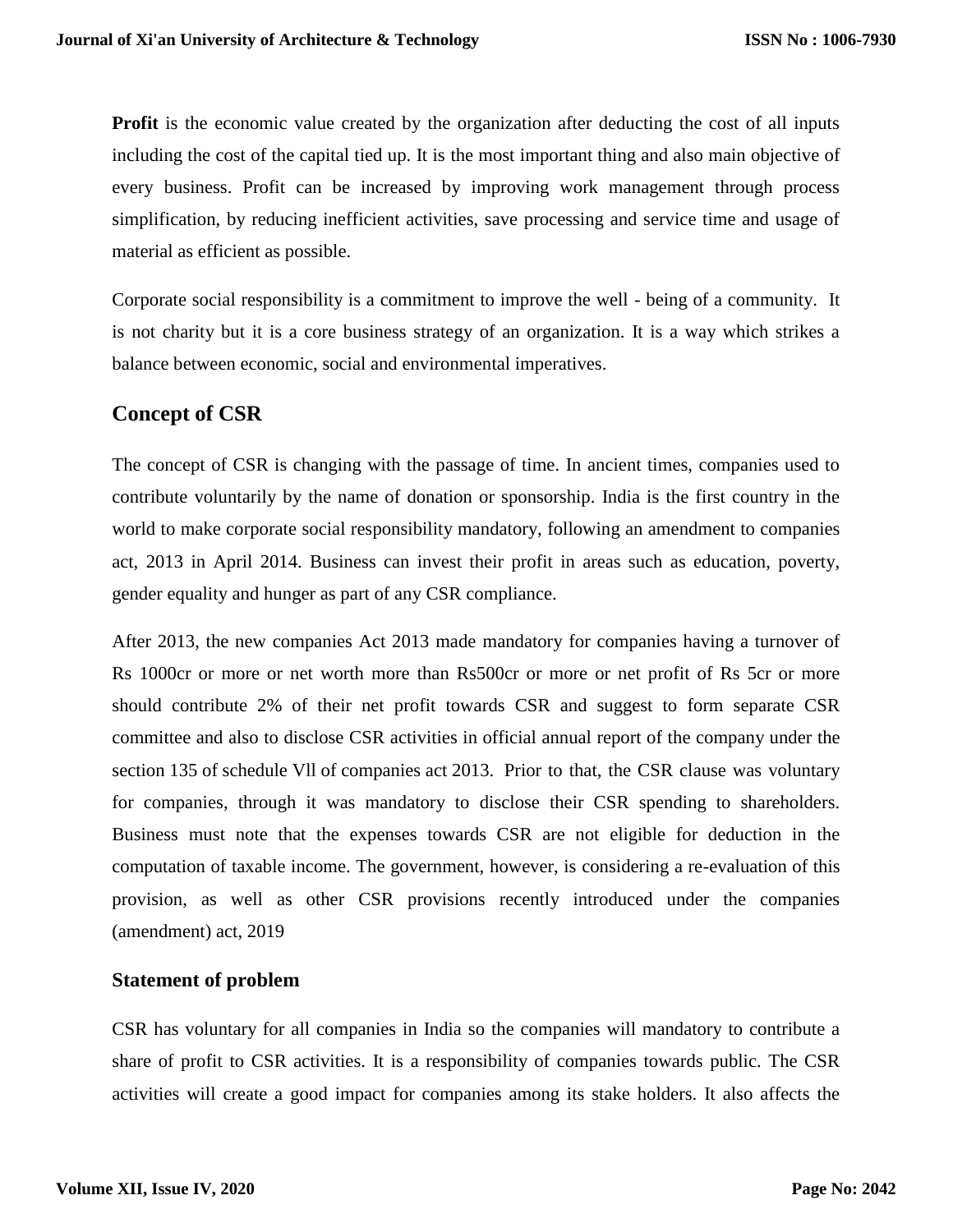financial performance of companies. So the study will conducted to know the impact of CSR on the financial performance of companies in India and try to know corporate social responsibility have some effect on the profitability of Indian companies.

#### **Objectives of the study**

- To know the relationship between CSR and financial performance of Indian companies.
- To analyze the effect of CSR practices on profitability of different sectors in selected companies.

#### **Scope of the study**

There will be certain responsibilities associated with the business towards public. It is popularly known as corporate social responsibilities. Generally the CSR activities will affect the financial performance of companies. Now as in the competitive environment it is very essential to understand the relationship between CSR and financial performance of companies.

The investors contribute their cash in an enterprise, expecting the highest possible risk balanced return. So being socially mindful ought to have benefits in order to be sustainable. There for there is a need to conduct a study on where the CSR impacts the firm positively or not.

The study will also highlight that do the Indian firms truly believe in CSR and its ability to do social and financial good. Besides the responsibility towards the society the companies are responsible to work in a manner so that they earn profit and increase their profitability. Companies have responsibility towards shareholders, investors, creditors. So, there is a need to study what is the impact of CSR practices on profitability of the business. To make an overall study that to what extent the companies in India are doing CSR practices, there is a need to study CSR practices in different sectors of India.

#### **Research design**

This study utilizes correlational research design. Since the aim of this study focuses on examining the relationship between CSR and financial performance it was considered to be the most suitable research design. The aim of a correlational research design is to establish or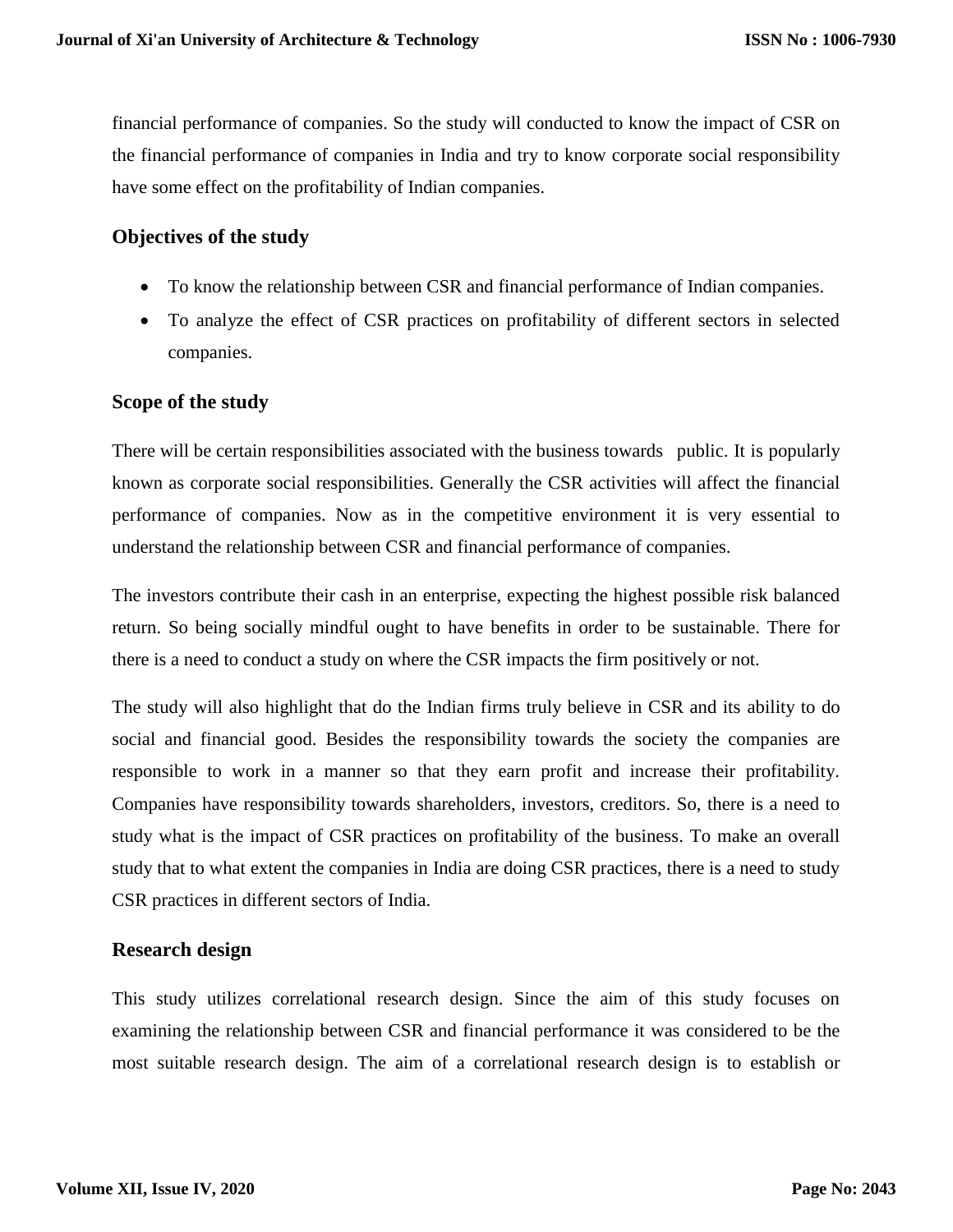explore a relationship, association or interdependence between at least two facets of a situation or a phenomenon.

#### **Sample designing**

The samples are selected on the basis of multi stage sampling. The study is based on all companies in India. For the purpose of study I will choose the listed companies under the NIFTY index of national stock exchanges. NSE is the leading stock exchange of India, located in Mumbai. NSE's flagship index, the NIFTY 50, the 50 stock index is used extensively by investors in India and around the world as a barometer of the Indian capital markets. Among those 50 companies top ten companies are selected for the purpose study.

|  |  |  | <b>Nifty indexed companies</b> |
|--|--|--|--------------------------------|
|--|--|--|--------------------------------|

| Industry             | Company                                        |
|----------------------|------------------------------------------------|
|                      | <b>HDFC</b>                                    |
|                      | <b>ICICI</b>                                   |
|                      | Kotak Mahindra                                 |
| <b>Bank</b>          | Axis                                           |
|                      | <b>SBI</b>                                     |
|                      | Indusind bank                                  |
|                      | Yes bank                                       |
|                      | Reliance                                       |
| Petroleum products   | Bharat petroleum                               |
|                      | Indian oil                                     |
|                      | Housing development financial corporation .Ltd |
| Finance              | Bajaj finance                                  |
|                      | Bajaj finserv                                  |
|                      | Infosys                                        |
|                      | <b>TCS</b>                                     |
| Software             | <b>HCL</b>                                     |
|                      | Tech Mahindra                                  |
|                      | Wipro                                          |
|                      | <b>ITC</b>                                     |
|                      | <b>HUL</b>                                     |
| Consumer non-durable | Asian paints                                   |
|                      | <b>Nestle</b>                                  |
|                      | Titan                                          |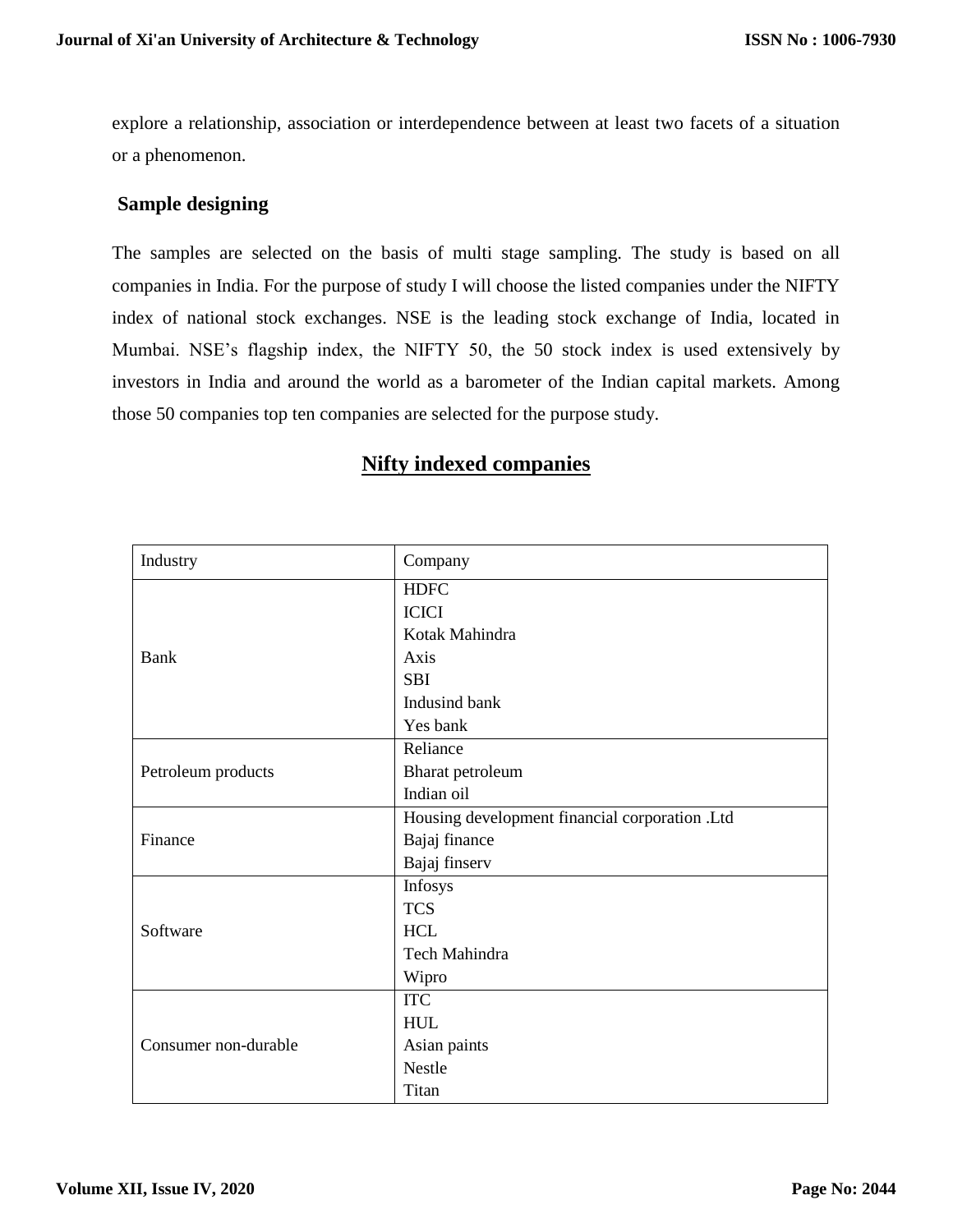|                      | <b>Britannia</b>      |
|----------------------|-----------------------|
| Construction project | Larsen and toubro Ltd |
|                      | Maruti Suzuki         |
|                      | Mahindra & Mahindra   |
| Auto                 | Bajaj auto            |
|                      | Tata                  |
|                      | Eicher                |
|                      | Hero                  |
| Telecom services     | <b>Bhari Airtel</b>   |
|                      | Bharati infratel      |
| Power                | <b>NTPC</b>           |
|                      | Sun pharmaceuticals   |
| Pharmaceuticals      | Dr Reddy              |
|                      | Cipla                 |
| Cement               | Ultra tech            |
|                      | Grasim industries     |
| Oil and gas          | <b>ONGC</b>           |
|                      | <b>GAIL</b>           |
| Minerals/Mining      | Coal India            |
| Ferrous metals       | Tata                  |
|                      | JSW steel             |
| Pesticides           | <b>UPL</b>            |
| Non-Ferrous metals   | Hindalco              |
|                      | Vedanda               |
| Transportation       | Adani portals         |
| Media                | Zee entertainment     |

#### **Bank Software Consumer non-durablePetroleumAuto**

| <b>HDFC</b> | <b>Infosys</b> | <b>ITC</b> | Reliance   | Maruthi |
|-------------|----------------|------------|------------|---------|
| <b>AXIS</b> | Tata           | <b>HUL</b> | Indian oil | Bajaj   |

There are 18 industries are listed under NIFTY index under NSE stock exchange. Among this population five industries are selected on the basis of simple random sampling. The companies are selected on the basis of purposive sampling method.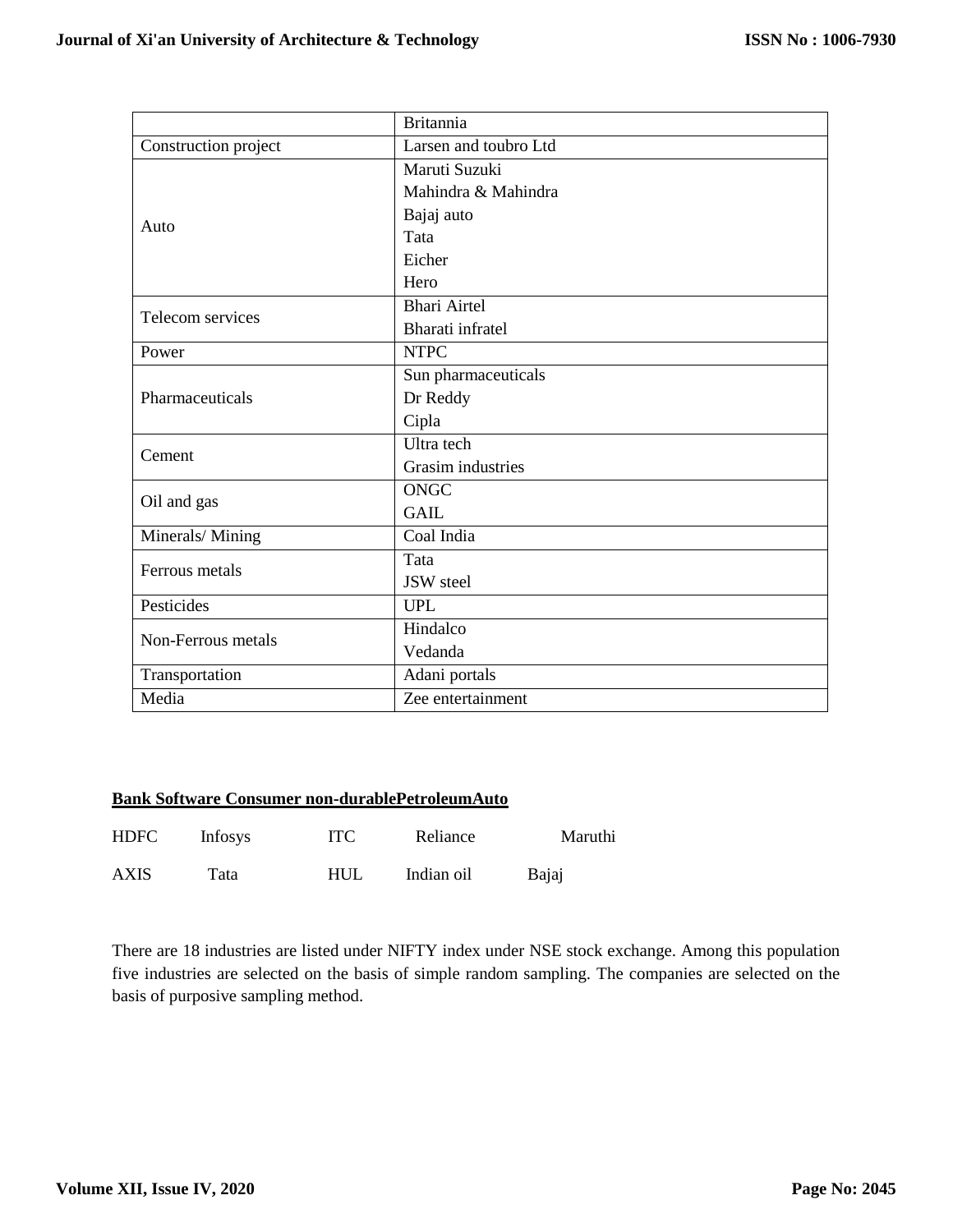# **Variables used for the study**

The two main variables in an experiment are the independent and dependent variable. An independent variable is the variable that is changed or controlled in a scientific experiment to test the effects on the dependent variable. A dependent variable is the variable being tested and measured in an experiment.

Here the study will use one dependent variable and one independent variable. Those are CSR and ROA. Here we taken as ROA is dependent variable and CSR will be independent variable.

# **Fitting the regression line**

$$
Y = \alpha + \beta x
$$

Here, Y is Dependent variable in this study it will be considered as ROA.

Alpha is a constant value.

Beta is an independent variable in this study independent variable is CSR

# **Tool used for analysis**

- Mean,Median,Standard deviation,ROA,ANOVA
- $\triangleright$  Independent and dependent variable: In this study CSR will be the independent variable and ROA is the dependent variable.
- $\triangleright$  Regression: regression analysis is a set of statistical processes for estimating the relationships between a dependent variable and one or more independent variables.

Simple linear regression is a linear regression model with a single explanatory variable.That is, it concerns two-dimensional sample points with one independent variable and one dependent variable.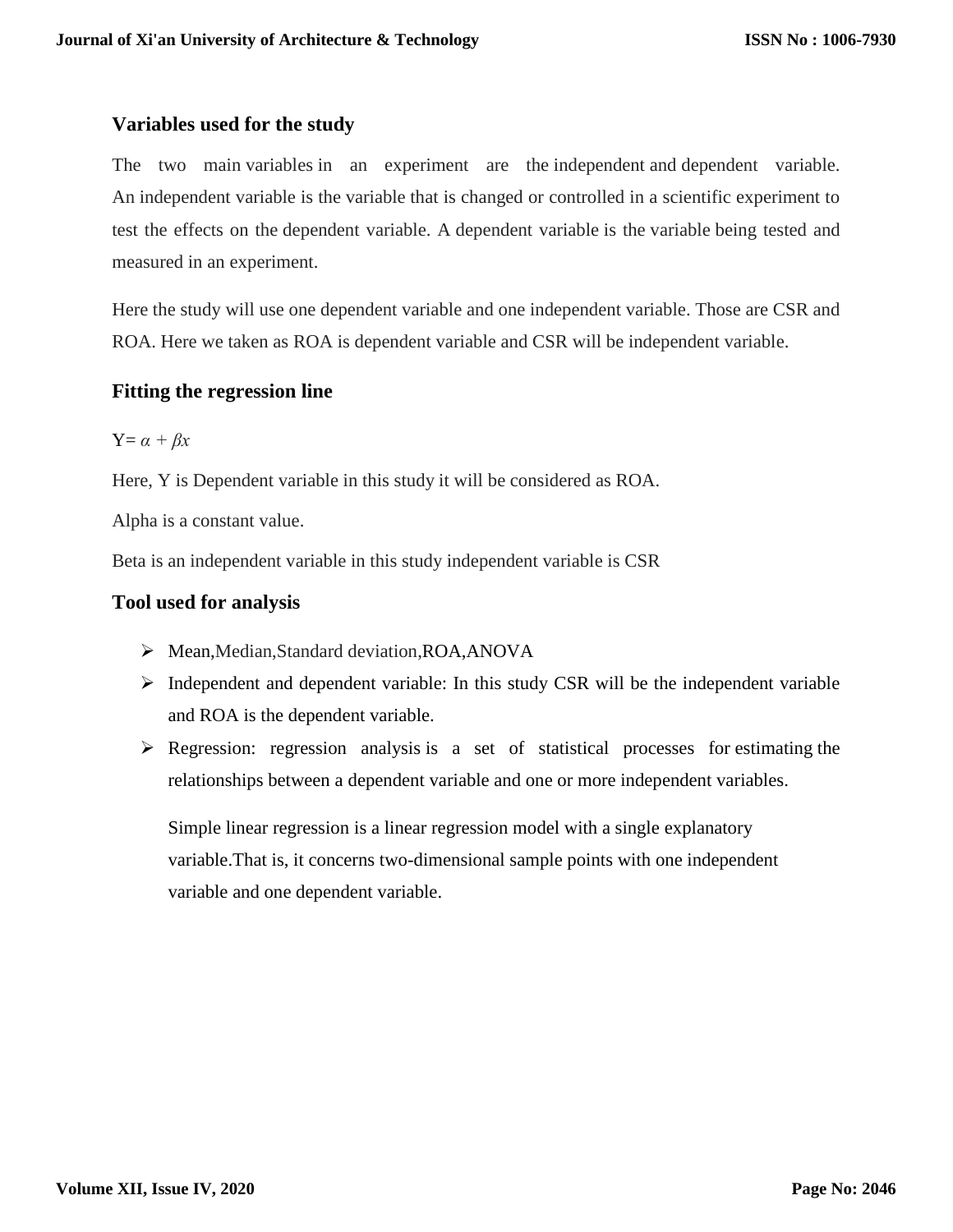# **ANALYSIS AND INTERPRETATION**

|      |            | <b>Mean</b> | <b>Median</b> | Std.<br><b>Deviation</b> | <b>Minimum</b> | <b>Maximum</b> |
|------|------------|-------------|---------------|--------------------------|----------------|----------------|
| 2015 | <b>ROA</b> | 30.70       | 15.50         | 47.95                    | 2.00           | 159.00         |
|      | <b>CSR</b> | 40.10       | 23.50         | 34.90                    | 3.00           | 100.00         |
| 2016 | <b>ROA</b> | 32.80       | 16.00         | 47.70                    | 2.00           | 156.00         |
|      | <b>CSR</b> | 42.10       | 31.00         | 32.41                    | 9.00           | 98.00          |
| 2017 | <b>ROA</b> | 22.60       | 16.50         | 20.38                    | 3.00           | 61.00          |
|      | <b>CSR</b> | 45.90       | 32.50         | 32.70                    | 22.00          | 99.00          |
| 2018 | <b>ROA</b> | 18.40       | 15.50         | 19.09                    | 3.00           | 67.00          |
|      | <b>CSR</b> | 46.10       | 35.50         | 37.81                    | 6.00           | 97.00          |

#### **Descriptive statistics year wise**

The statistics indicate that the mean and median CSR score increases in each year observed in the study. The financial variable of ROA is less predictable pattern in terms of rises and falls. The mean value of ROA is increased in 2015 and 2016. In 2017 it will fall down and in 2018 the ROA will again decreases. Same situation will be happened in the case of median and standard deviation. In the first two years ROA is rise to increase and last two years ROA will fall down.

# **mean chart of ROA and CSR**

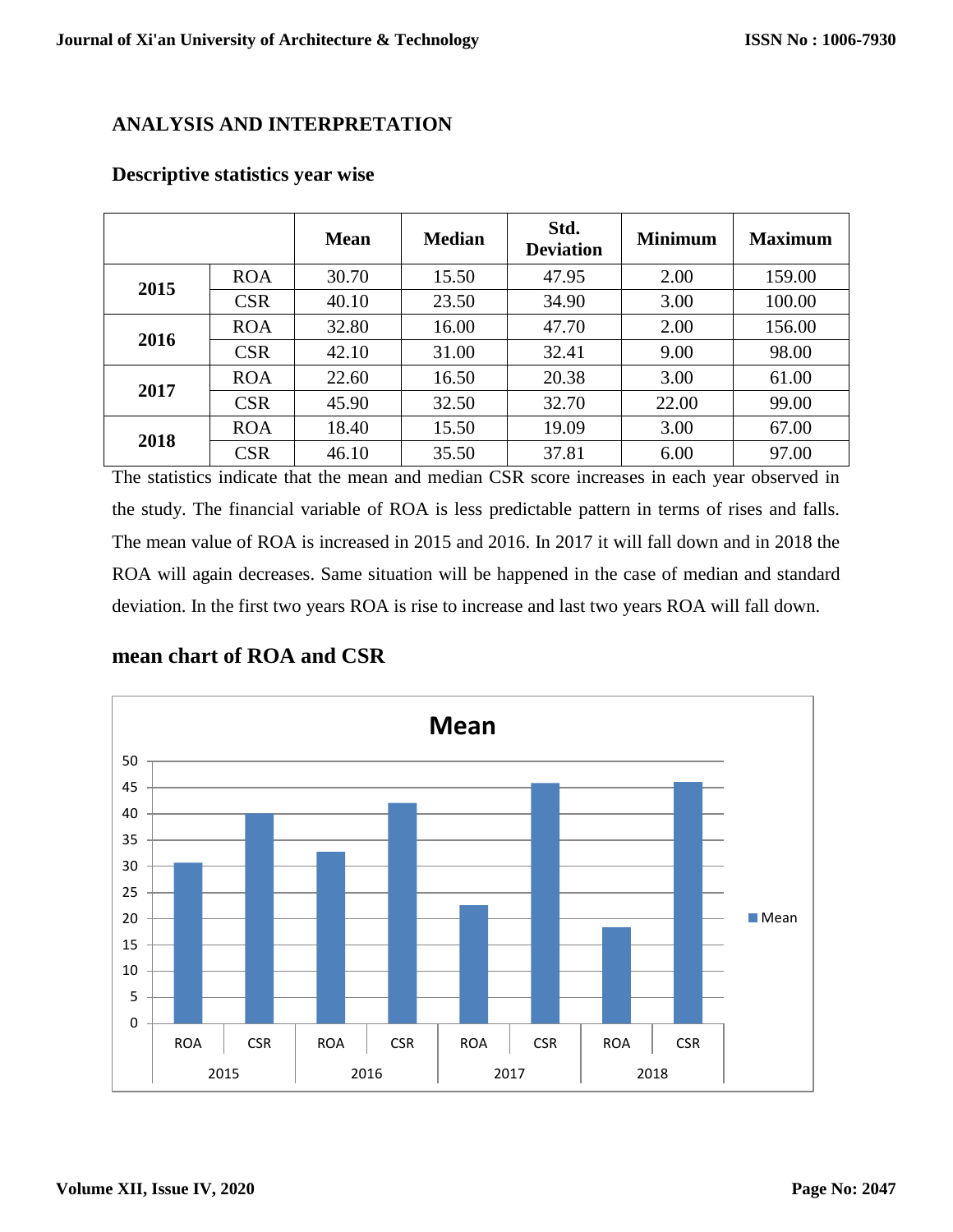The chart indicates that mean CSR score increases in each year observed in the study. The financial variable of ROA is less predictable pattern in terms of rises and falls. The mean value of ROA is increased in 2015 and 2016. In 2017 it will fall down and in 2018 the ROA will again decreases. In the first two years ROA is rise to increase and last two years ROA will fall down. The CSR will be increases the last four years

|                 |            | Sum of<br><b>Squares</b> | Df             | <b>Mean</b><br><b>Square</b> | $\mathbf{F}$ | Sig.   |
|-----------------|------------|--------------------------|----------------|------------------------------|--------------|--------|
|                 | Regression | 91.18                    | $\mathbf{1}$   | 91.18                        | 11.32        | 0.001  |
| <b>AXIX</b>     | Residual   | 45.57                    | $\overline{2}$ | 22.79                        |              |        |
|                 | Total      | 36.75                    | $\overline{3}$ |                              |              |        |
|                 | Regression | 0.11                     | $\mathbf{1}$   | 0.11                         | 10.12        | 0.002  |
| <b>HDFC</b>     | Residual   | 0.89                     | $\overline{2}$ | 0.44                         |              |        |
|                 | Total      | 1.00                     | $\overline{3}$ |                              |              |        |
|                 | Regression | 0.21                     | $\mathbf{1}$   | 0.21                         | 12.032       | 0.004  |
| <b>INFOSYS</b>  | Residual   | 10.54                    | $\overline{2}$ | 5.27                         |              |        |
|                 | Total      | 10.75                    | $\overline{3}$ |                              |              |        |
|                 | Regression | 1.03                     | $\mathbf{1}$   | 1.03                         | 13.025       | 0.003  |
| <b>TATA</b>     | Residual   | 48.97                    | $\sqrt{2}$     | 24.49                        |              |        |
|                 | Total      | 50.00                    | $\overline{3}$ |                              |              |        |
|                 | Regression | 1.00                     | $\mathbf{1}$   | 1.00                         | 12.032       | 0.002  |
| <b>ITC</b>      | Residual   | 5.00                     | $\overline{2}$ | 2.50                         |              |        |
|                 | Total      | 6.00                     | $\overline{3}$ |                              |              |        |
|                 | Regression | 5.76                     | $\mathbf{1}$   | 5.76                         | 15.012       | 0.001  |
| <b>HUL</b>      | Residual   | 60.24                    | $\overline{2}$ | 30.12                        |              |        |
|                 | Total      | 66.00                    | $\overline{3}$ |                              |              |        |
|                 | Regression | 1.56                     | $\mathbf{1}$   | 1.56                         | 16.258       | 0.0012 |
| <b>MARUTHI</b>  | Residual   | 5.19                     | $\overline{2}$ | 2.60                         |              |        |
|                 | Total      | 6.75                     | $\overline{3}$ |                              |              |        |
|                 | Regression | 0.03                     | $\mathbf{1}$   | 0.03                         | 11.025       | 0.002  |
| <b>BAJAJ</b>    | Residual   | 53.97                    | $\overline{2}$ | 76.99                        |              |        |
|                 | Total      | 54.00                    | $\overline{3}$ |                              |              |        |
|                 | Regression | 1.68                     | $\mathbf{1}$   | 1.68                         | 15.026       | 0.003  |
| <b>RELIANCE</b> | Residual   | 1.07                     | $\overline{2}$ | 0.54                         |              |        |
|                 | Total      | 2.75                     | 3              |                              |              |        |

# **ANOVA company wise analysis**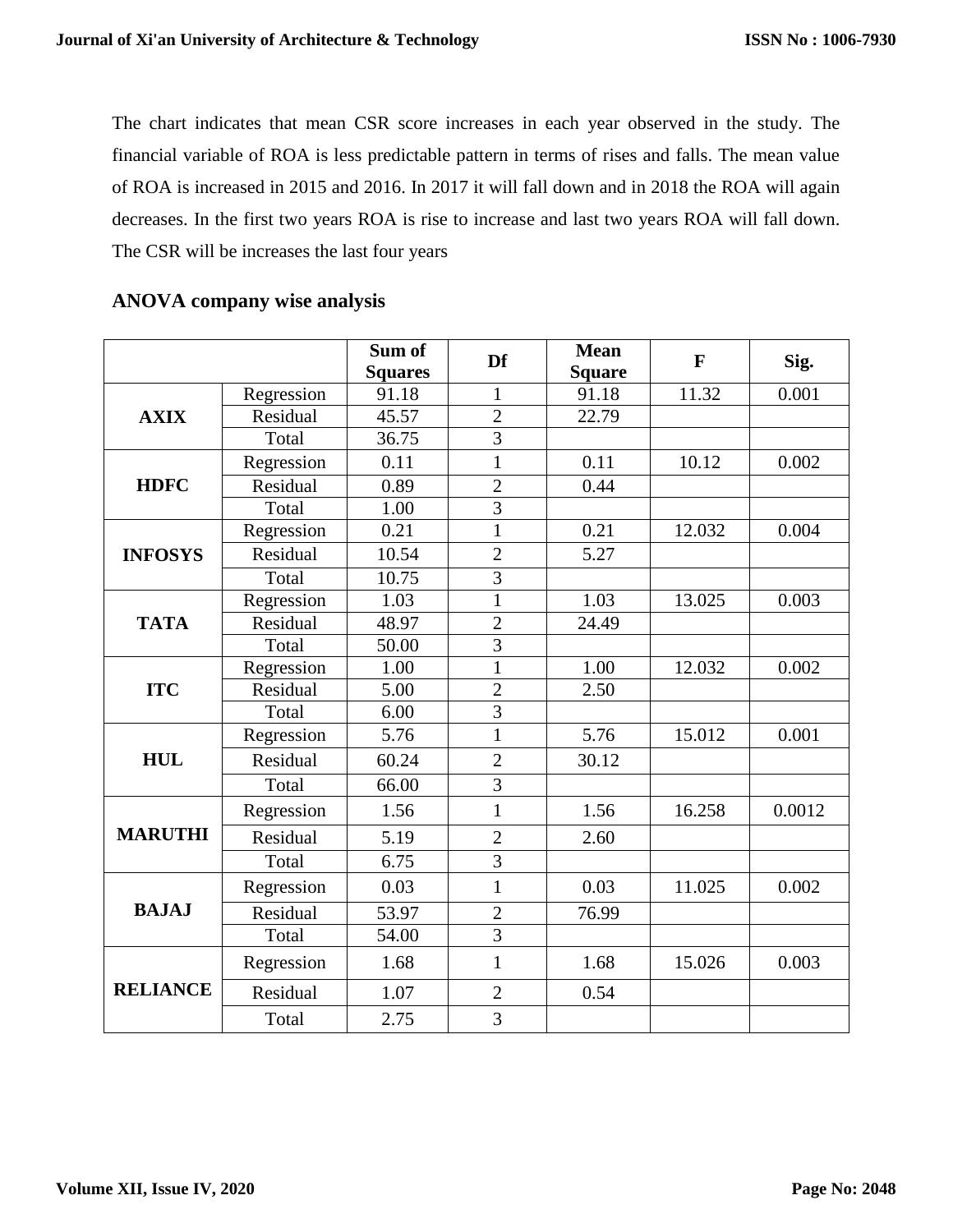#### **Journal of Xi'an University of Architecture & Technology**

|                                 | Regression | 14.45            |   | 14.45 | 12.035 | 0.001 |
|---------------------------------|------------|------------------|---|-------|--------|-------|
| <b>INDIAN</b><br>$\mathbf{OIL}$ | Residual   | 8.30             |   | 4.I.  |        |       |
|                                 | Total      | אד רר<br>ل ا مصد | ີ |       |        |       |

a. Predictors: (Constant), CSR

b. Dependent Variable: ROA

The table 2 indicates the statistical significance of the regression model that was run. Here p value less than 0.05 indicates that in overall, the regression model is statistically significant and predicts the outcome variable. That is it is good fit for the data.

# **Regression company wise analysis**

|                 |            |          | <b>Unstandardized</b><br><b>Coefficients</b> | <b>Standardized</b><br><b>Coefficients</b> | T        | Sig.  |
|-----------------|------------|----------|----------------------------------------------|--------------------------------------------|----------|-------|
|                 |            | B        | Std.<br><b>Error</b>                         | <b>Beta</b>                                |          |       |
| <b>AXIS</b>     | (Constant) | 60.324   | 77.644                                       |                                            | 0.777    | 0.001 |
|                 | <b>CSR</b> | 0.912    | 1.701                                        | 0.354                                      | 0.536    | 0.002 |
| <b>HDFC</b>     | (Constant) | 1.630    | 1.772                                        |                                            | 0.919    | 0.003 |
|                 | <b>CSR</b> | 0.037    | 0.074                                        | 0.333                                      | 0.500    | 0.001 |
|                 | (Constant) | 25.119   | 27.075                                       |                                            | 0.928    | 0.002 |
| <b>INFOSYS</b>  | <b>CSR</b> | $-0.059$ | 0.299                                        | $-0.139$                                   | $-0.198$ | 0.004 |
|                 | (Constant) | 23.400   | 12.925                                       |                                            | 1.810    | 0.001 |
| <b>TATA</b>     | <b>CSR</b> | 0.114    | 0.558                                        | 0.143                                      | 0.205    | 0.003 |
|                 | (Constant) | 11.167   | 12.411                                       |                                            | 0.900    | 0.004 |
| <b>ITC</b>      | <b>CSR</b> | 0.333    | 0.527                                        | 0.408                                      | 0.632    | 0.004 |
|                 | (Constant) | 1.167    | 29.469                                       |                                            | 0.040    | 0.003 |
| <b>HUL</b>      | <b>CSR</b> | 0.524    | 1.198                                        | 0.295                                      | 0.437    | 0.004 |
| <b>MARUTHI</b>  | (Constant) | 13.626   | 1.949                                        |                                            | 6.990    | 0.003 |
|                 | <b>CSR</b> | $-0.061$ | 0.079                                        | $-0.481$                                   | $-0.775$ | 0.001 |
| <b>BAJAJ</b>    | (Constant) | 62.865   | 8.378                                        |                                            | 7.503    | 0.003 |
|                 | <b>CSR</b> | 0.009    | 0.484                                        | 0.013                                      | 0.019    | 0.002 |
| <b>RELIANCE</b> | (Constant) | 9.395    | 2.646                                        |                                            | 3.550    | 0.004 |
|                 | <b>CSR</b> | $-0.056$ | 0.032                                        | $-0.782$                                   | $-1.772$ | 0.001 |
| <b>INDIAN</b>   | (Constant) | 86.000   | 43.287                                       |                                            | 1.987    | 0.003 |
| OIL             | <b>CSR</b> | $-0.850$ | 0.456                                        | $-0.797$                                   | $-1.866$ | 0.001 |

a. Dependent Variable: ROA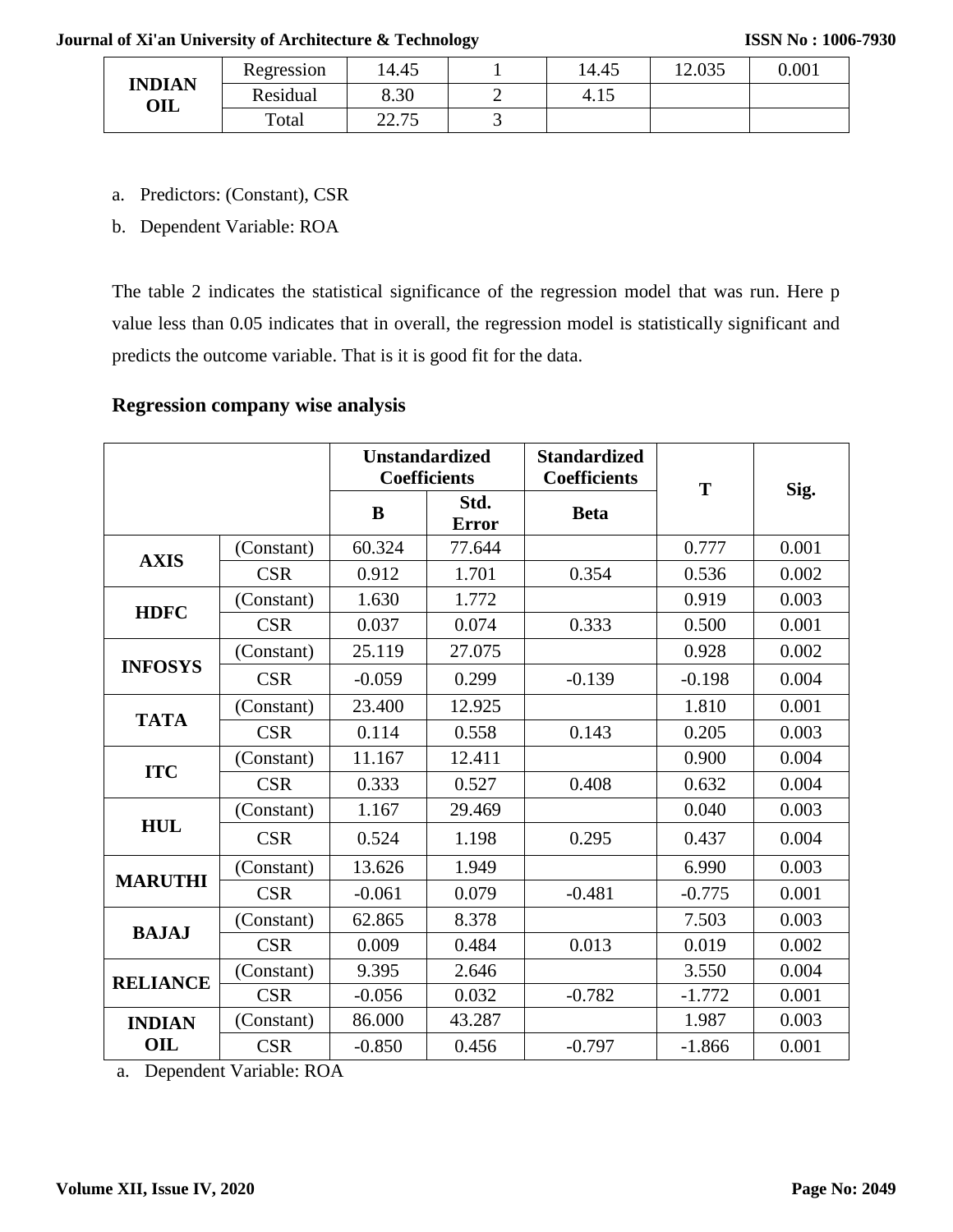In this table the regression result of the entire samples are presented. Here ten companies are selected as a sample and study the relationship between CSR and ROA. Whether it was positively correlated or not. The above table shows that all the samples are statistically significant. Because the P value of the samples are less than 0.05.

The above result produces the two type of relationship between CSR and ROA viz, positive relationship and negative relationship. The results of six companies are positive that means that there will be a positive relationship between CSR and ROA. When CSR increases ROA will increases. When CSR decreases ROA will also decreases.

The beta value of AXIS bank, HDFC bank, TATA, ITC, HUL and Bajaj are shows a positive figure. That means it will be a direct relationship between financial performance and corporate social responsibility.

The other four companies, Infosys, Maruthi, Reliance and Indian oil will shows a negative beta coefficient value. So there will be a negative or inverse relationship between financial performance and corporate social responsibility.

|                 |            | Sum of<br><b>Squares</b> | df             | <b>Mean</b><br><b>Square</b> | $\mathbf{F}$ | Sig.  |
|-----------------|------------|--------------------------|----------------|------------------------------|--------------|-------|
|                 | Regression | 8120.109                 | 1              | 8120.109                     | 11.025       | 0.001 |
| <b>BANK</b>     | Residual   | 26337.766                | 6              | 4389.628                     |              |       |
|                 | Total      | 34457.875                | 7              |                              |              |       |
|                 | Regression | 75.974                   | $\mathbf{1}$   | 75.974                       | 10.025       | 0.002 |
| <b>SOFTWARE</b> | Residual   | 62.901                   | 6              | 10.484                       |              |       |
|                 | Total      | 138.875                  | 7              |                              |              |       |
| <b>CONSUMER</b> | Regression | 0.500                    | $\mathbf{1}$   | 0.500                        | 15.035       | 0.003 |
| <b>DURABLE</b>  | Residual   | 121.500                  | 6              | 20.250                       |              |       |
|                 | Total      | 122.000                  | 7              |                              |              |       |
|                 | Regression | 756.094                  | $\mathbf{1}$   | 756.094                      | 0.996        | 0.003 |
| <b>AUTO</b>     | Residual   | 4555.781                 | 6              | 759.297                      |              |       |
|                 | Total      | 5311.875                 | $\overline{7}$ |                              |              |       |

#### **ANOVA sector wise analysis**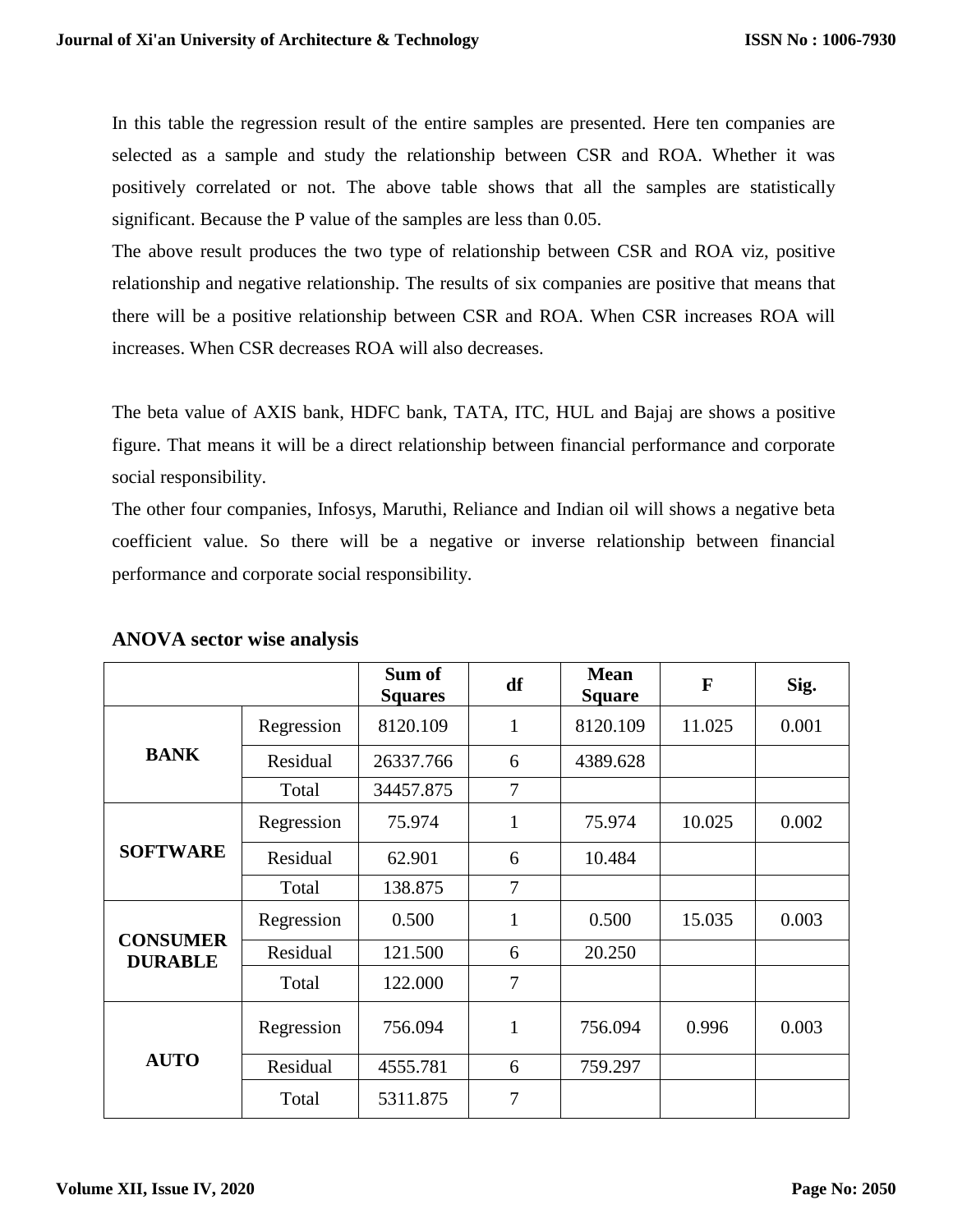|                  | Regression | 1.326  | 1.326 | 1.025 | 0.004 |
|------------------|------------|--------|-------|-------|-------|
| <b>PETROLEUM</b> | Residual   | 24.674 | 4.112 |       |       |
|                  | Total      | 26.000 |       |       |       |

a. Predictors: (Constant), CSR

b. Dependent Variable: ROA

The table indicates the statistical significance of the regression model that was run. Here p value less than 0.05 indicates that in overall, the regression model is statistically significant and predicts the outcome variable. That is it is good fit for the data.

#### **Sector wise Regression analysis**

The below table present the sector wise result of regression analysis to analyze the effect of CSR practices on profitability of different sectors in selected companies. The sampled ten companies are classified as five sectors.

The P value of all sectors will be less than 0.05, so the samples are statistically significant.

#### **Regression analysis of banking sector**

|             |            |       | <b>Unstandardized</b><br><b>Coefficients</b> | <b>Standardized</b><br><b>Coefficients</b> | T        | Sig.  |
|-------------|------------|-------|----------------------------------------------|--------------------------------------------|----------|-------|
|             |            | B     | Std.<br><b>Error</b>                         | <b>Beta</b>                                |          |       |
| <b>BANK</b> | (Constant) | 0.766 | 43.214                                       |                                            | $-0.018$ | 0.002 |
|             | <b>CSR</b> | 1.613 | 1.186                                        | 0.485                                      | 1.36     | 0.001 |

a. Dependent Variable: ROA

The above table shows that the relationship between CSR and profitability of banking sector. Here the correlation coefficient is 1.613 shows a positive value. It means that there will be a strong positive linear correlation between CSR and ROA. So the CSR activity of banking sector will positively affect the profitability of business.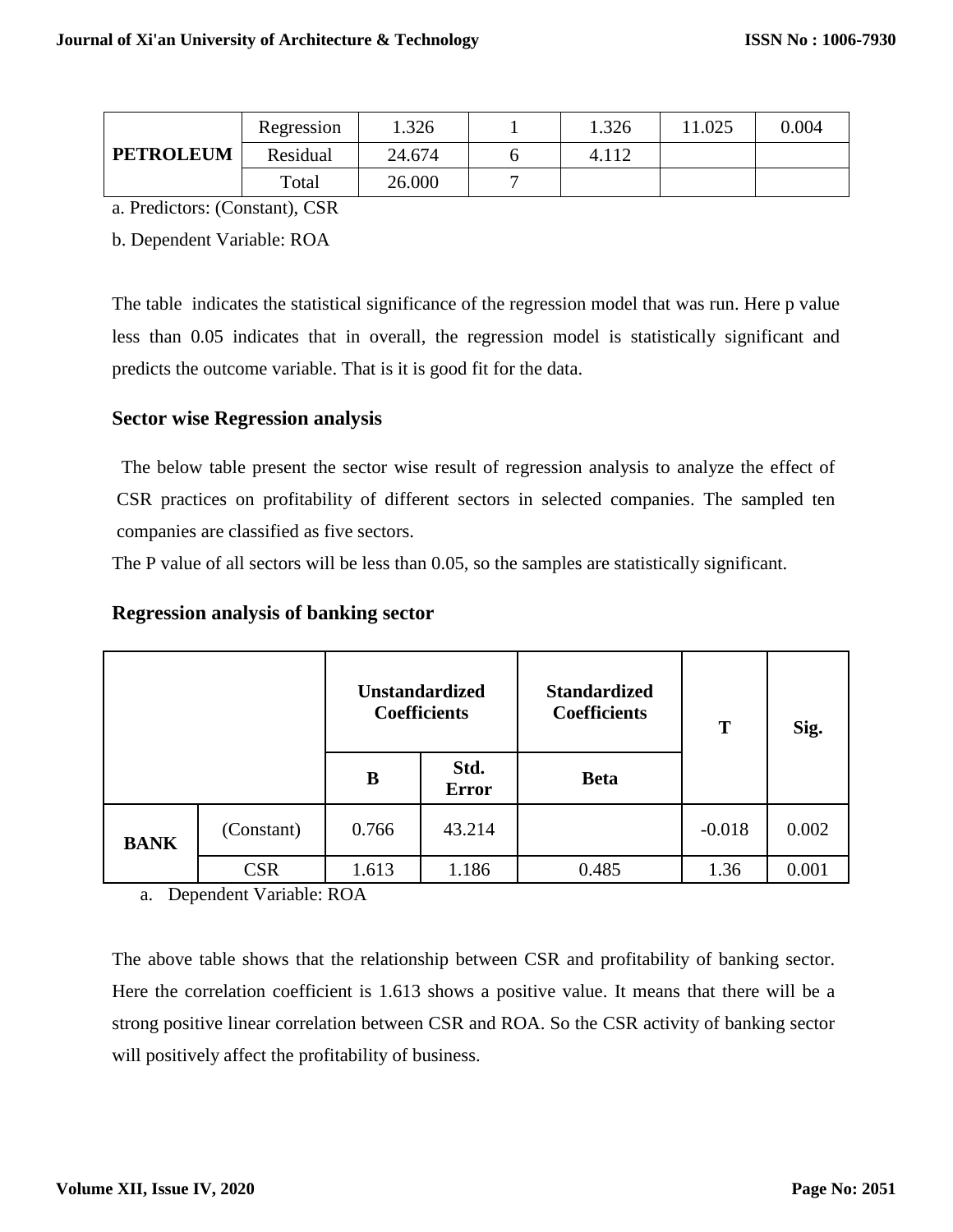|                 |            | <b>Unstandardized</b><br><b>Coefficients</b> |                      | <b>Standardized</b><br><b>Coefficients</b> | T        | Sig.  |
|-----------------|------------|----------------------------------------------|----------------------|--------------------------------------------|----------|-------|
|                 |            | B                                            | Std.<br><b>Error</b> | <b>Beta</b>                                |          |       |
| <b>SOFTWARE</b> | (Constant) | 27.988                                       | 2.218                |                                            | 12.621   | 0.004 |
|                 | <b>CSR</b> | $-0.09$                                      | 0.034                | $-0.74$                                    | $-2.692$ | 0.002 |

# **Regression analysis of software sector**

a. Dependent Variable: ROA

The above table shows that the relationship between CSR and profitability of software sector. Here the correlation coefficient is -0.09 shows a negative value. It means that there will be a strong negative linear correlation between CSR and ROA. So the CSR activity of software sector will negatively affect the profitability of business.

# **Regression analysis of consumer non-durable**

|                                       |            | <b>Unstandardized</b><br><b>Coefficients</b> |                      | <b>Standardized</b><br><b>Coefficients</b> | T     | Sig.  |
|---------------------------------------|------------|----------------------------------------------|----------------------|--------------------------------------------|-------|-------|
|                                       |            | B                                            | Std.<br><b>Error</b> | <b>Beta</b>                                |       |       |
| <b>CONSUMER</b><br><b>NON DURABLE</b> | (Constant) | 13.5                                         | 19.158               |                                            | 0.705 | 0.004 |
|                                       | <b>CSR</b> | 0.125                                        | 0.795                | 0.064                                      | 0.157 | 0.004 |

a. Dependent Variable: ROA

The above table shows that the relationship between CSR and profitability of consumer nondurable sector. Here the correlation coefficient is 0.125 shows a positive value. It means that there will be a strong positive linear correlation between CSR and ROA. So the CSR activity of consumer non – durable sector will positively affect the profitability of business.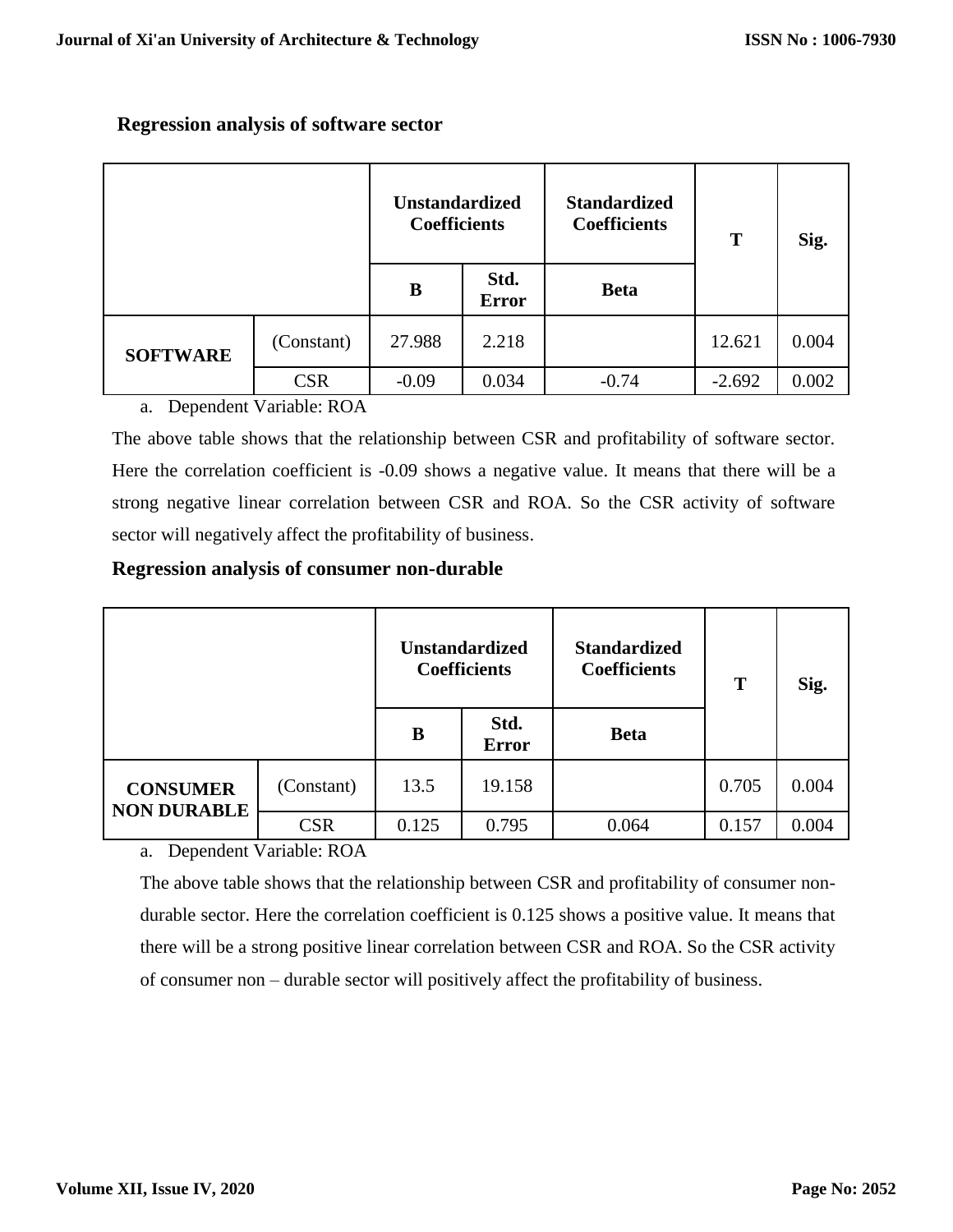|             |            | <b>Unstandardized</b><br><b>Coefficients</b> |                   | <b>Standardized</b><br><b>Coefficients</b> | T        | Sig.  |
|-------------|------------|----------------------------------------------|-------------------|--------------------------------------------|----------|-------|
|             |            | B                                            | <b>Std. Error</b> | <b>Beta</b>                                |          |       |
| <b>AUTO</b> | (Constant) | 55.029                                       | 19.978            |                                            | 2.755    | 0.003 |
|             | <b>CSR</b> | $-0.934$                                     | 0.936             | $-0.377$                                   | $-0.998$ | 0.001 |

# **Regression analysis of auto mobile industry**

a. Dependent Variable: ROA

The above table shows that the relationship between CSR and profitability of auto mobile sector. Here the correlation coefficient is -0.934 shows a negative value. It means that there will be a strong negative linear correlation between CSR and ROA. So the CSR activity of auto mobile sector will negatively affect the profitability of business.

#### **Regression analysis of petroleum sector**

|                  |            |          | <b>Unstandardized</b><br><b>Coefficients</b> | <b>Standardized</b><br><b>Coefficients</b> | T        | Sig.  |
|------------------|------------|----------|----------------------------------------------|--------------------------------------------|----------|-------|
|                  |            | B        | <b>Std. Error</b>                            | <b>Beta</b>                                |          |       |
| <b>PETROLEUM</b> | (Constant) | 8.456    | 6.129                                        |                                            | 1.38     | 0.001 |
|                  | <b>CSR</b> | $-0.039$ | 0.069                                        | $-0.226$                                   | $-0.568$ | 0.002 |

a. Dependent Variable: ROA

The above table shows that the relationship between CSR and profitability of petroleum sector. Here the correlation coefficient is -0.039 shows a negative value. It means that there will be a strong negative linear correlation between CSR and ROA. So the CSR activity of petroleum sector will negatively affect the profitability of business.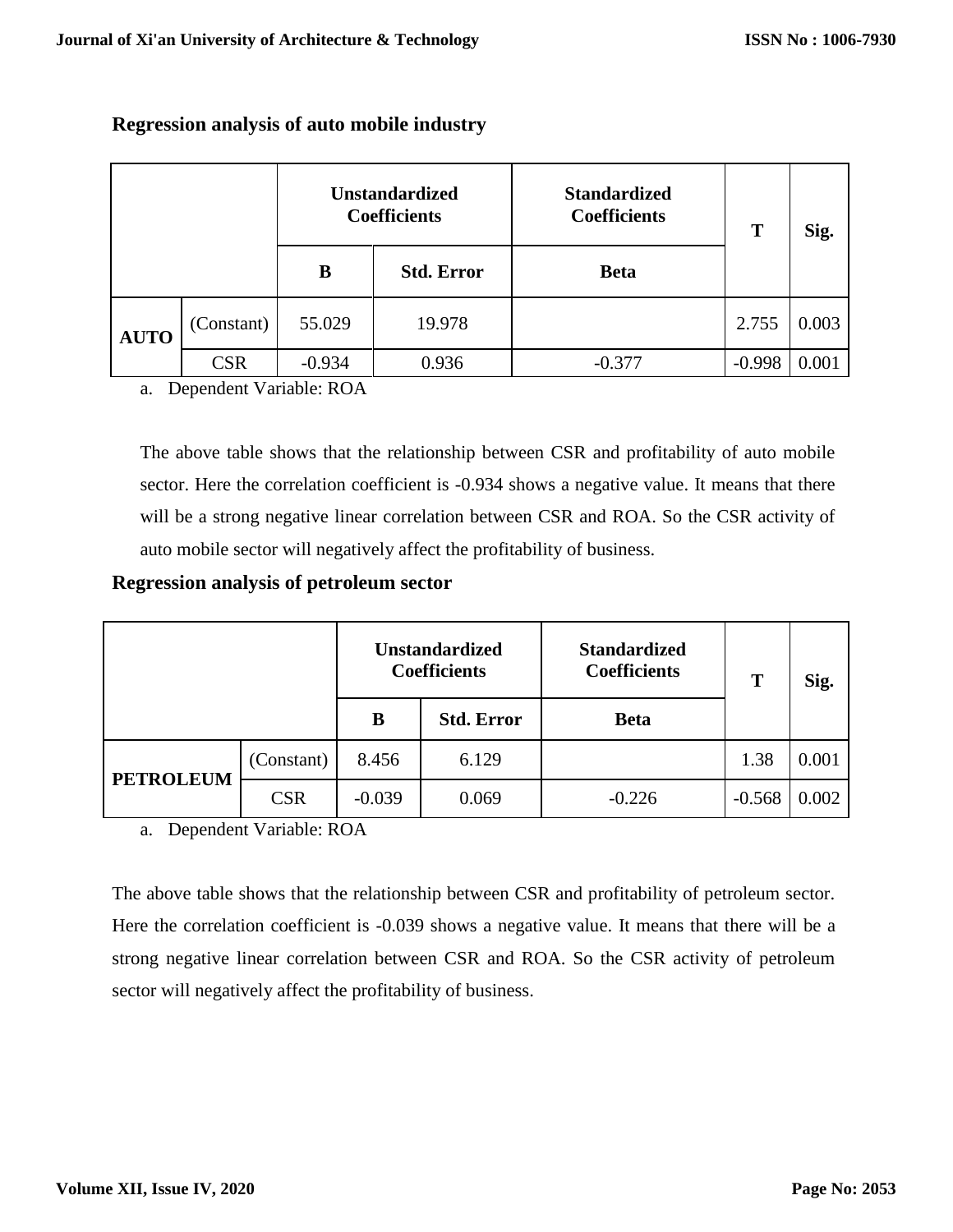The beta value of two sectors namely, bank and consumer non-durable are shows a positive result. That means these two sectors will provide a positive or direct relationship between financial performance and corporate social responsibility.

The other three industries, software, auto and petroleum will show a negative beta coefficient value. It means that there will be an inverse relationship between financial performance and corporate social responsibility. When CSR increases ROA will fall down and when CSR decreases ROA tend to rise vice versa.

#### **Findings of the study**

- The table 2 indicates the statistical significance of the regression model that was run. Here p value less than 0.05 indicates that in overall, the regression model is statistically significant and predicts the outcome variable. That is it is good fit for the data.
- The entire result of the regression analysis shows that a positive as well as negative relationship between corporate social responsibility and companies financial performance.
- The Beta values related to the significance levels of the CSR and ROA relationship are positive in case of AXIS bank, HDFC bank, TATA, ITC, HUL and Bajaj. This suggests that a rise in CSR rating leads to an increase in ROA.
- The Beta values related to the significance levels of the CSR and ROA relationship are negative in case of Infosys, Maruthi, Reliance and Indian oil. This suggests that a rise in CSR rating leads to decrease in ROA.
- The Beta values related to the significance levels of the CSR and ROA relationship are positive in case of bank and consumer non-durable sectors in the sample.
- The Beta values related to the significance levels of the CSR and ROA relationship are negative in case of software, auto and petroleum sectors in the sample.
- When observing the regression results for the entire time span in table 2 it can be noted that the model does not produce a P-value lower than 0.05 in all companies. This could indicate that stakeholder's interest in companies CSR activities increased in more recent years and that companies adhere to the wishes of its stakeholders accordingly. Such finding shows that increasing influence of stakeholder demands on firms CSR activities. It can also be inferred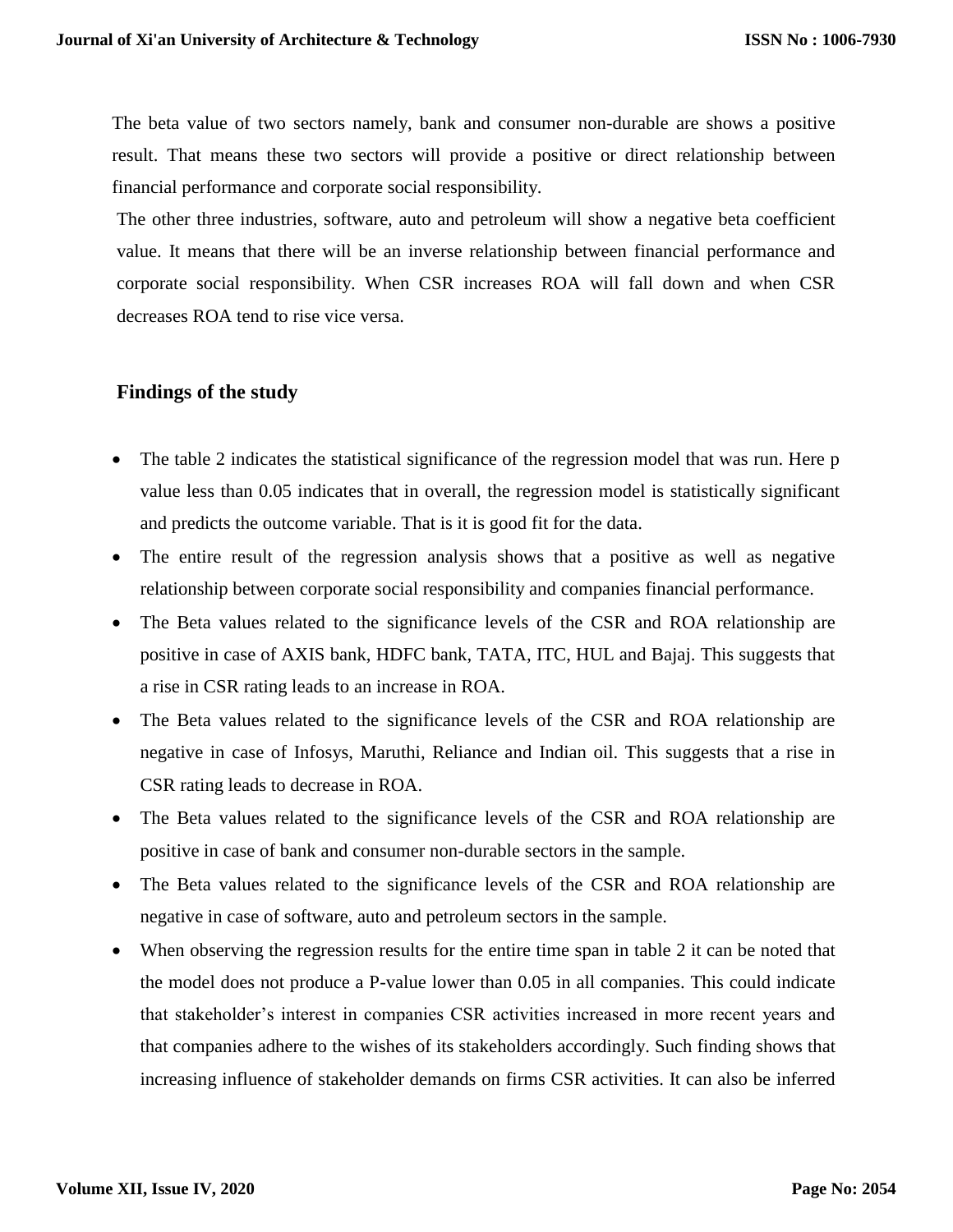that the relationship between CSR and financial performance is positive. This would indicate that most of the sampled companies should invest in CSR activities because it brings financial gains to the company in terms of ROA.

- In Various Industries, the relationship between CSR and ROA produces positive as well as negative relationship. The Beta is positive which means that an increase in CSR performance leads to a small increase in ROA
- CSR activities exert a positive influence on financial performance, not all CSR activities exert statistically significant effects on financial performance. Accordingly, firms should concentrate on those CSR activities that display significant results, ensuring that they only engage in efficient, effective activities.
- It is generally held that CSR could increases company profit and thus most companies are actively engaged in it.
- The relationship between CSR and organizational profitability is strongly positive with a higher corporate social performance and financial performance in the industry of consumer non- durable products.

# **Suggestions**

- For the successful business performance, corporations need to contribute to CSR activities. Business people should shun the practices of donating to charitable cause without any backup and concrete plan.
- CSR disclosure needs to be made publically to match with the international standards. Such reporting will prove the sincerity of their efforts to their stakeholders.
- Ensure greater understanding with the government to invest primarily for the nation building.
- Organizations should be encouraged to invest above the specified limit of 2 percent.

# **Conclusion**

Corporate social responsibility is when a company operates in an ethical and sustainable way and deals with its environmental and social impacts. This may enhance the company's stock price, making. The point of this exploration is to inspect the relationship amongst CSR and company financial performance. The study used regression analysis to set up the relationship